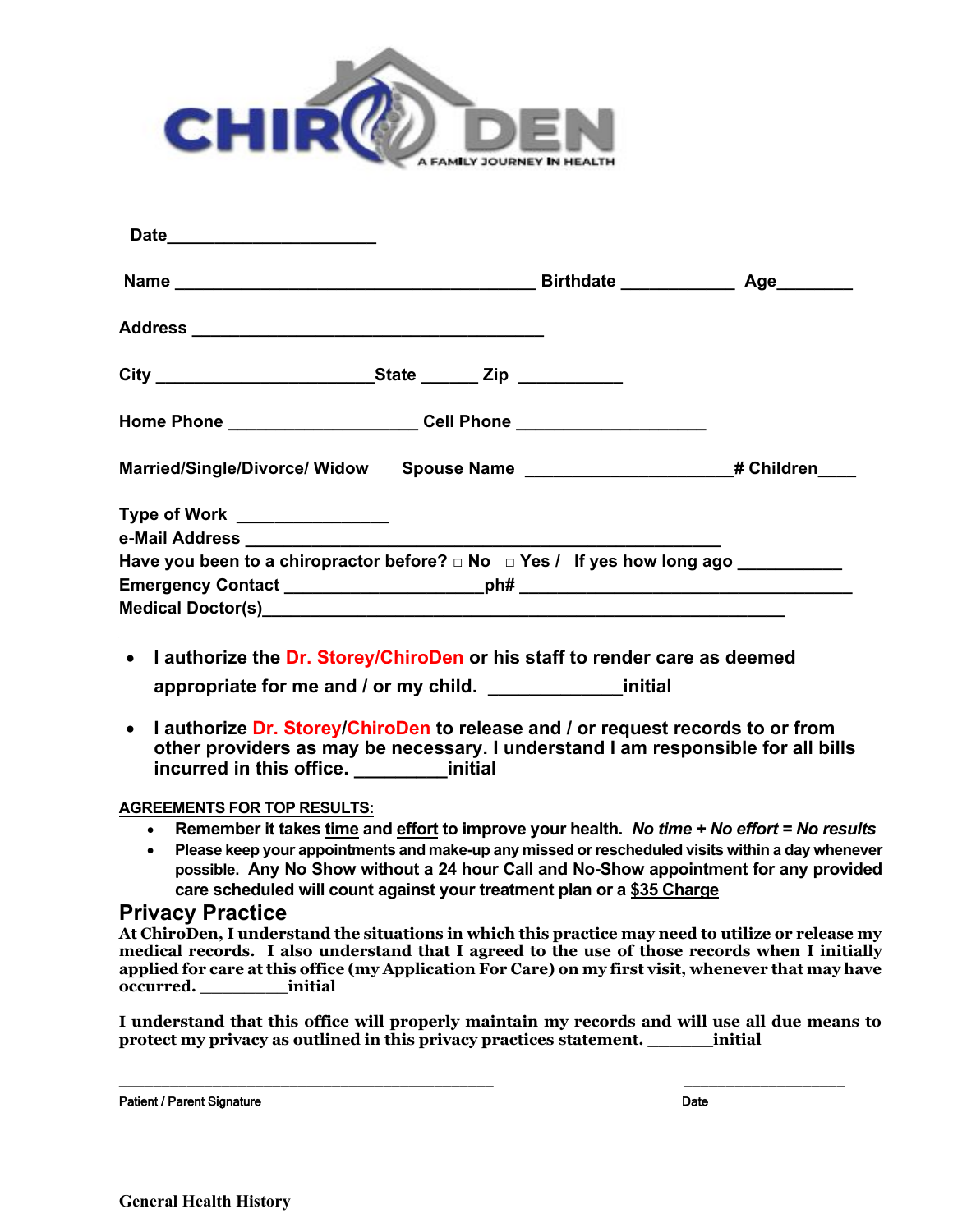

| <b>Patient Name</b> |         |                                | Mark the conditions that only apply to you. |         |                            |
|---------------------|---------|--------------------------------|---------------------------------------------|---------|----------------------------|
| Past                | Present |                                | Past                                        | Present |                            |
| ❏                   | $\Box$  | Headaches                      | $\Box$                                      | $\Box$  | <b>Urinary Problems</b>    |
| ❏                   | $\Box$  | Migraines                      | $\Box$                                      | □       | Easy Bruising              |
| □                   | □       | <b>Shortness of Breath</b>     | □                                           | $\Box$  | <b>Tobacco Use</b>         |
| ❏                   | $\Box$  | Allergies / Asthma             | $\Box$                                      | □       | <b>Dental Problems</b>     |
| ❏                   | □       | <b>Medication Side Effects</b> | $\Box$                                      | □       | Fibromyalgia               |
| □                   | $\Box$  | <b>Diabetes</b>                | □                                           | □       | <b>Blood Thinner use</b>   |
| ❏                   | $\Box$  | Hands or Feet cold             | $\Box$                                      | □       | <b>HIV Positive</b>        |
| □                   | $\Box$  | Muscle aches                   | $\Box$                                      | $\Box$  | Cancer                     |
| $\Box$              | $\Box$  | <b>Trouble Walking</b>         | □                                           | $\Box$  | Depression                 |
| $\Box$              | $\Box$  | Leg / Foot Numbness            | $\Box$                                      | □       | <b>Alcohol Use</b>         |
| □                   | $\Box$  | Fainting                       | $\Box$                                      | □       | High or Low Blood Pressure |
| $\Box$              | □       | <b>Gall Bladder Trouble</b>    | $\Box$                                      | $\Box$  | <b>Stroke History</b>      |
| $\Box$              | $\Box$  | Ringing in Ears                | □                                           | □       | <b>High Cholesterol</b>    |
| $\Box$              | □       | Ear Problems                   | $\Box$                                      | □       | <b>TMJ</b>                 |
| $\Box$              | $\Box$  | <b>Sleeping Problems</b>       | $\Box$                                      | $\Box$  | <b>Digestive Problems</b>  |
| □                   | □       | <b>Vision Problems</b>         | $\Box$                                      | $\Box$  | Pain all Over              |
| $\Box$              | $\Box$  | <b>Thyroid Problems</b>        | □                                           | □       | Tension / Irritability     |
| $\Box$              | □       | Liver Disease                  | $\Box$                                      | $\Box$  | <b>Chest Pains</b>         |
| □                   | $\Box$  | <b>Kidney Problems</b>         | $\Box$                                      | □       | <b>Heart Pacemaker</b>     |
| □                   | □       | Light Bothers Eyes             | $\Box$                                      | $\Box$  | <b>Heart Problems</b>      |
| ❏                   | $\Box$  | Other                          |                                             |         |                            |

## **Past History**

| List any past auto collisions: |  |  |
|--------------------------------|--|--|
|                                |  |  |

care received?

Please describe any past conditions and treatment received:

Do you view your health as an investment or expense? \_\_\_\_\_\_\_\_\_\_\_\_\_\_\_\_\_\_\_\_\_\_\_\_\_\_\_

\_\_\_\_\_\_\_\_\_\_\_\_\_\_\_\_\_\_\_\_\_\_\_\_\_\_\_\_\_\_\_\_\_\_\_\_\_\_\_\_\_\_\_\_\_\_\_\_\_\_\_\_\_\_\_

How committed are you to living a healthier life on a scale 1-10 with 10 being the healthiest life possible? \_\_\_\_\_\_\_\_

List any past auto collisions:\_\_\_\_\_\_\_\_\_\_\_\_\_\_\_\_\_\_\_\_\_\_\_\_\_\_\_\_\_\_\_\_\_\_\_\_\_\_\_\_\_\_\_ Was any

How would your life change if you didn't have the health conditions you indicated above?\_\_\_\_\_\_\_\_\_\_\_\_\_\_\_\_\_\_\_\_\_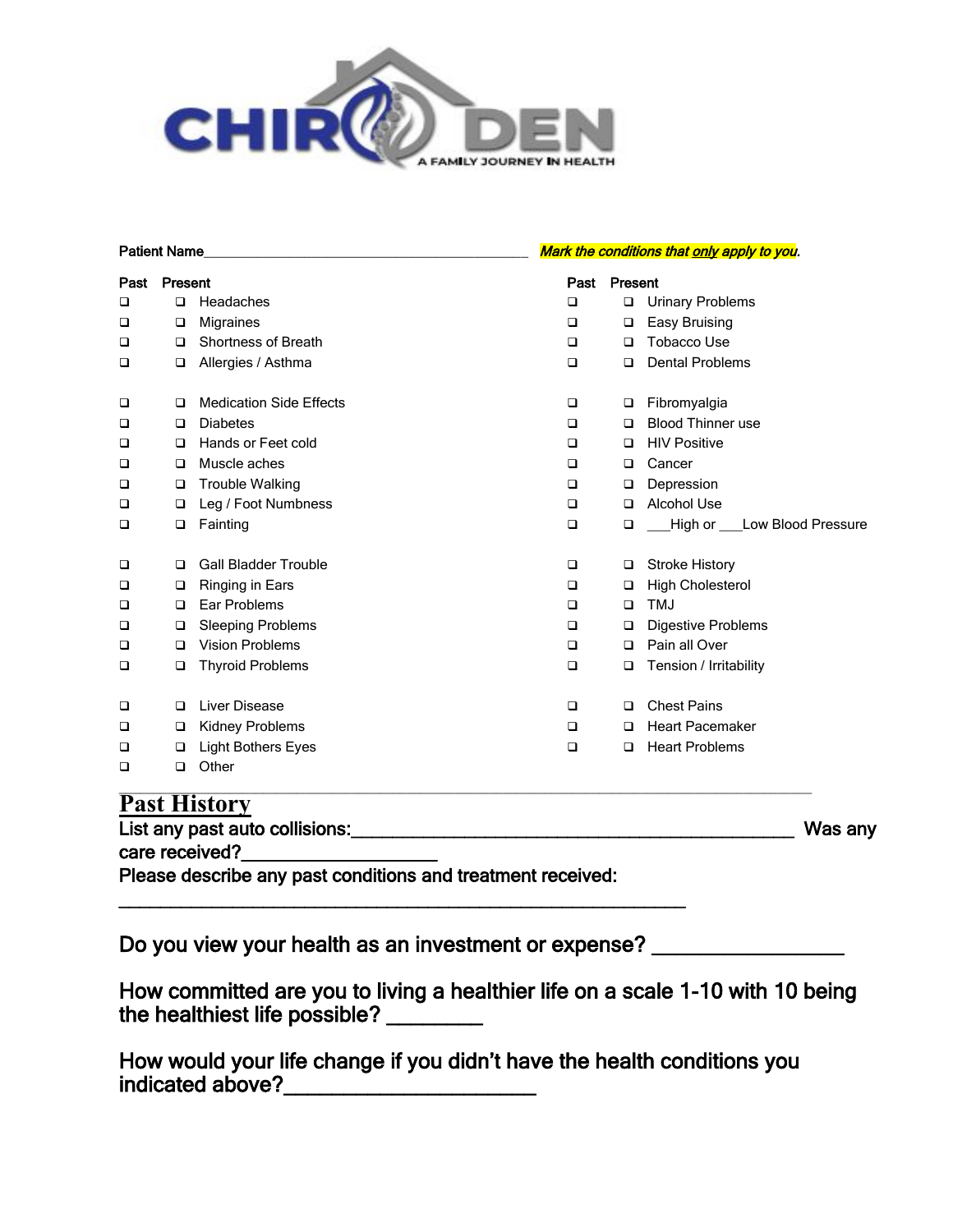

**Describe your Chief Complaint: Describe your Chief Complaint: How long has this been an issue? \_\_\_\_\_\_\_\_\_\_\_\_\_\_\_\_\_\_\_\_\_\_**

 **• Dull • Sharp • Ache • Numb / Tingle • Stabbing • Constant • Occasional • Staying the same • Getting worse • Mild • Moderate • Severe • Worse in the morning •** Worse in evening • Pain radiates to

**What makes this better? \_\_\_\_\_\_\_\_\_\_\_\_\_\_\_\_\_\_\_\_\_\_\_\_\_\_\_\_\_\_**

What makes this worse? **What makes** this worse?

**On a scale of 0-10 what are your discomfort levels? (0 no pain and 10 being extremely painful). Circle. 1- 2- 3- 4- 5- 6- 7- 8- 9- 10**

**Is the Pain; Constant 100%, Frequent 75-50%, Intermitten 50-25%, or 25%- or less.** 



Medical History: Surgeries \_\_\_\_\_ yes \_\_\_\_\_\_ no What surgeries if any? \_\_\_\_\_\_\_\_\_\_

History of Broken bones/Fractures or spinal surgery\_\_\_\_\_\_\_\_\_\_\_\_\_\_\_\_\_\_\_\_\_\_\_\_\_\_\_\_\_

Are you taking any Medications: \_\_\_\_ yes \_\_\_\_\_\_no List any medications you are taking:

\_\_\_\_\_\_\_\_\_\_\_\_\_\_\_\_\_\_\_\_\_\_\_\_\_\_\_\_\_\_\_\_\_\_\_\_\_\_\_\_\_\_\_\_\_\_\_\_\_\_\_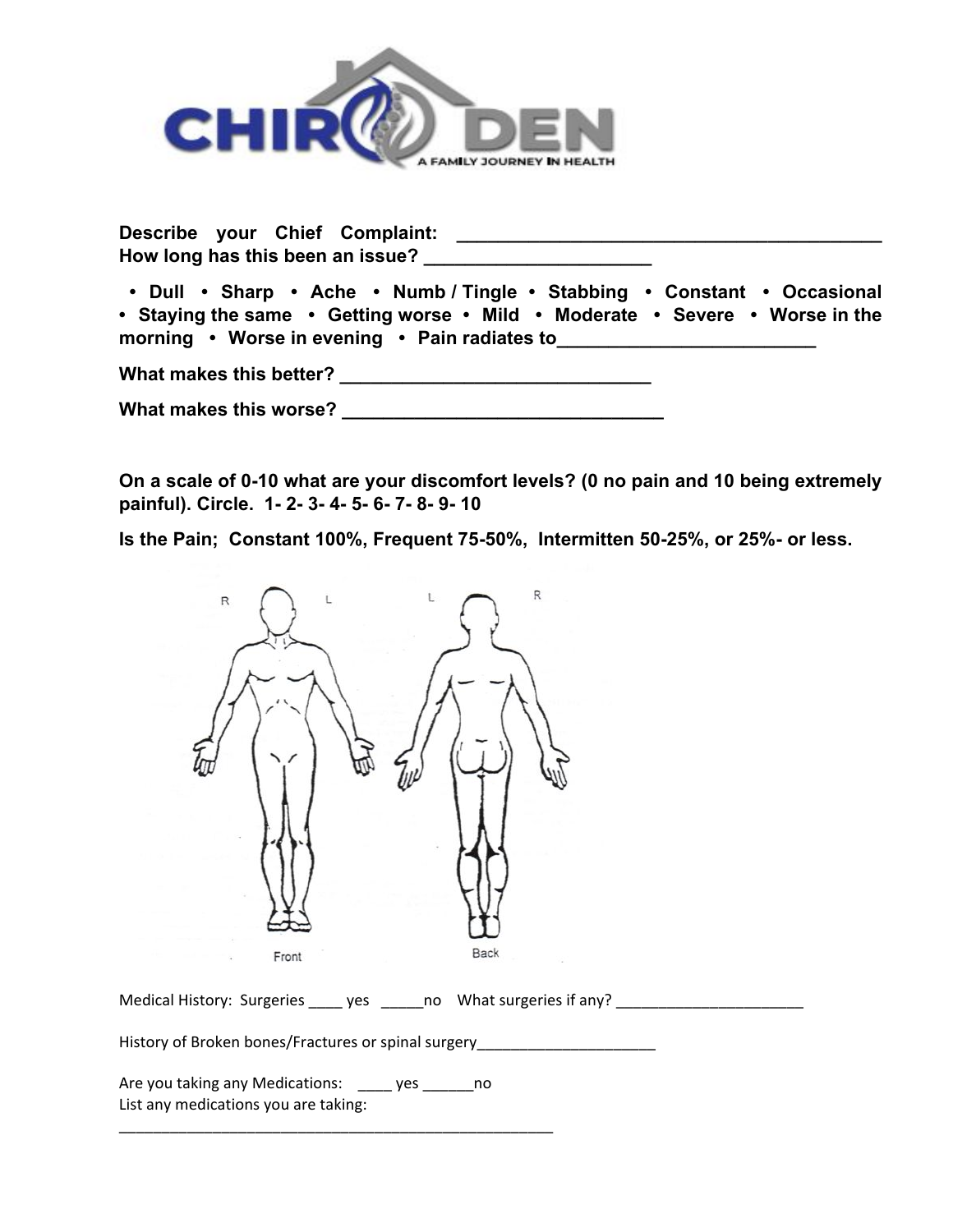

# **Informed Consent to Care**

You are the decision maker for your health care. Part of our role is to provide you with information to assist you in making informed choices. This process is often referred to as "informed consent" and involves your understanding and agreement regarding the care we recommend, the benefits and risks associated with the care, alternatives, and the potential effect on your health if you choose not to receive the care.

We may conduct some diagnostic or examination procedures if indicated. Any examinations or tests conducted will be carefully performed but may be uncomfortable. Chiropractic care centrally involves what is known as a chiropractic adjustment. There may be additional supportive procedures or recommendations as well.

When providing an adjustment, we use our hands or an instrument to reposition anatomical structures, such as vertebrae. Potential benefits of an adjustment include restoring normal joint motion, reducing swelling and inflammation in a joint, reducing pain in the joint, and improving neurological functioning and overall wellbeing. It is important that you understand, as with all health care approaches, results are not guaranteed, and there is no promise to cure.

As with all types of health care interventions, there are some risks to care, including, but not limited to: muscle spasms, aggravating and/or temporary increase in symptoms, lack of improvement of symptoms, burns and/or scarring from electrical stimulation and from hot or cold therapies, including but not limited to hot packs and ice, fractures (broken bones), disc injuries, strokes, dislocations, strains, and sprains.

With respect to strokes, there is a rare but serious condition known as an "arterial dissection" that typically is caused by a tear in the inner layer of the artery that may cause the development of a thrombus (clot) with the potential to lead to a stroke. The best available scientific evidence supports the understanding that chiropractic adjustment does not cause a dissection in a normal, healthy artery. Disease processes, genetic disorders, medications, and vessel abnormalities may cause an artery to be more susceptible to dissection. Strokes caused by arterial dissections have been associated with over 72 everyday activities such as sneezing, driving, and playing tennis. Arterial dissections occur in 3-4 of every 100,000 people whether they are receiving health care or not. Patients who experience this condition often, but not always, present to their medical doctor or chiropractor with neck pain and headache.

Unfortunately, a percentage of these patients will experience a stroke. The reported association between chiropractic visits and stroke is exceedingly rare and is estimated to be related in one in one million to one in two million cervical adjustments. For comparison, the incidence of hospital admission attributed to aspirin use from major GI events of the entire (upper and lower) GI tract was 1219 events/ per one million persons/year and risk of death has been estimated as 104 per one million users.

It is also important that you understand there are treatment options available for your condition other than chiropractic procedures. Likely, you have tried many of these approaches already. These options may include, but are not limited to: self-administered care, over-the-counter pain relievers, physical measures and rest, medical care with prescription drugs, physical therapy, bracing, injections, and surgery. Lastly, you have the right to a second opinion and to secure other opinions about your circumstances and health care as you see fit. I have read, or have had read to me, the above consent. I appreciate that it is not possible to consider every possible complication to care. I have also had an opportunity to ask questions about its content, and by signing below, I agree with the current or future recommendation to receive chiropractic care as is deemed appropriate for my circumstance. I intend this consent to cover the entire course of care from all providers in this office for my present condition and for any future condition(s) for which I seek chiropractic care from this office.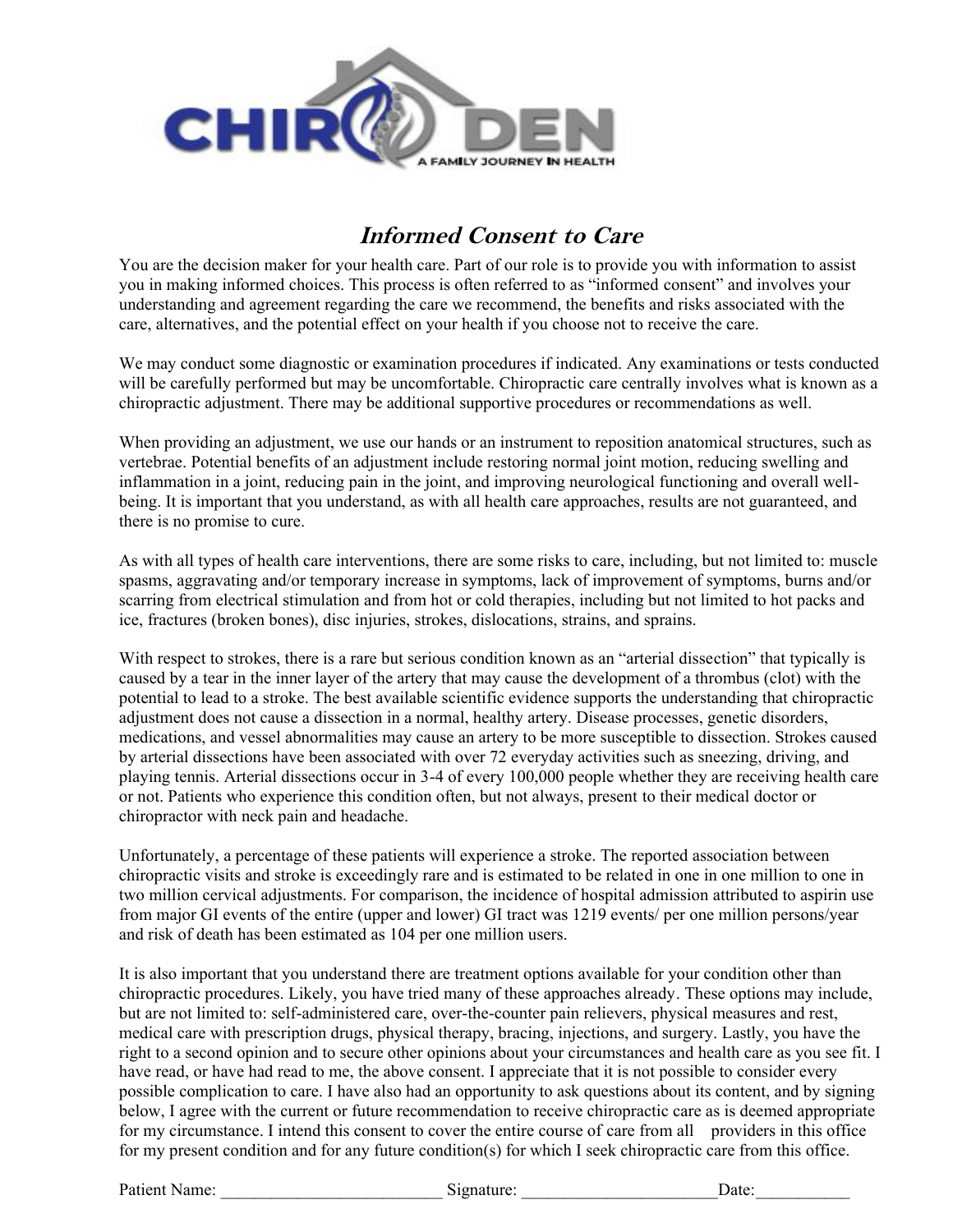

### **Intramuscular Manual Therapy (IMT) aka Functional Dry Needling (FDN) Consent Form**

IMT / FDN involves placing a small needle into the muscle at the trigger point which is typically in an area which the muscle is tight and may be tender with the intent of causing the muscle to contract and then release,improving the flexibility of the muscle and therefore decreasing the symptoms. The performing therapist will not stimulate any distal or auricular points during the dry needling treatment.IMT / FDN is a valuable treatment for musculoskeletal related pain such as soft tissue and joint pain, as well as to increase muscle performance. Like ant treatment, there are possible complications. While these complications are rare in occurrence, it is recommended you read through the possible risks prior to giving consent to treatment.

### **Risks of the procedure:**

Though unlikely there are risks associated with this treatment. The most serious risk associated with FDN is accidental puncture of a lung (pneumothorax). If this were to occur, it may likely only require a chest x-ray and no further treatment as it can resolve on its own. The symptoms of pain and shortness of breath may last for several days to weeks. A more severe lung puncture can require hospitalization and re-inflation of the lung. This is a rare complication and in skilled hands should not be a concern. If you feel any related symptoms, immediately contact your IMT / FDN provider. If a pneumo is suspected, you should seek medical attention from your physician or, if necessary, go to the emergency room. Other risks may including bruising, infection and nerve injury. Please notify your provider if you have any conditions that can be transferred by blood, require blood anticoagulants or any other conditions that may have an adverse effect to needle punctures. Bruising is a common occurrence and should not be a concern unless you are taking a blood thinner. As the needles are very small and do not have a cutting edge, the likelihood of any significant tissue trauma from IMT / FDN is unlikely.

Please consult with your practitioner if you have any questions regarding the treatment above. Do you have any known disease or infection that can be transmitted through bodily fluids? [ ] Yes [ ] No

\*If you marked yes, please discuss with your practitioner.

Please print your name

Signature Date

.

NOTE: Dry Needling is not covered by commercial insurance companies or Medicare.